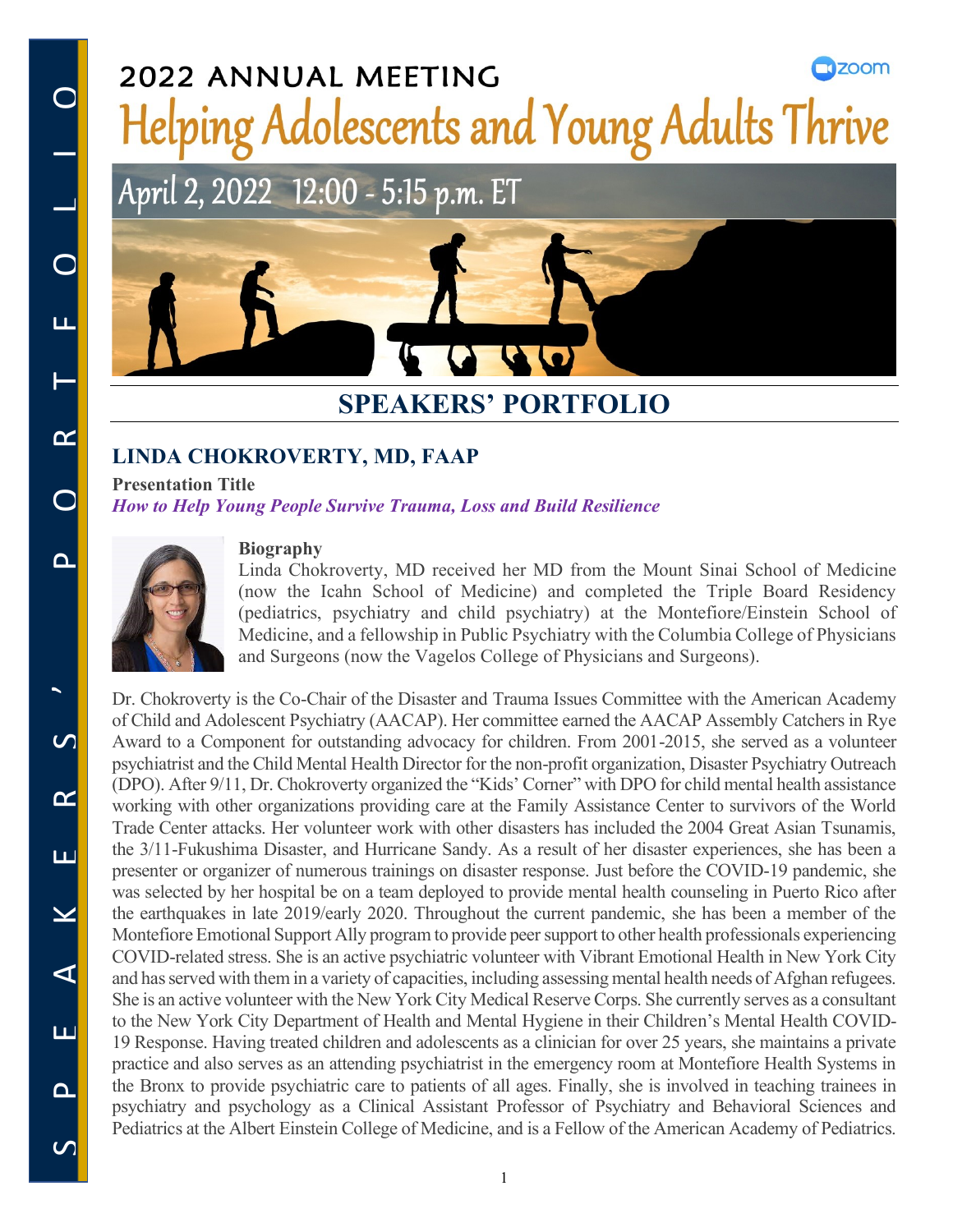### **Abstract**

 $\bigcirc$ 

 $\begin{array}{c|c} 1 & 1 \\ 0 & 1 \end{array}$ 

u,

During this session, the audience will learn about traumas, traumatic stress and losses. There are several levels at which these occur. These includes the community, family and individual levels. Common reactions to these kinds of stressors will be discussed, including adaptive as well as maladaptive coping. Then, mitigation and treatment of traumas experienced by youth, families, and communities will be reviewed. Guidance will be provided in helping youth maintain lifestyle and health promoting behaviors at various stages before, during and after traumatic events, as well enable normal bereavement. Additionally, treatment considerations with vulnerable groups will be discussed. These groups include developmentally disabled youth, racial and ethnic minority youth and youth who are homeless, in fostercare and/or juvenile justice. Ways to build resiliency through partnerships, youth engagement and preparedness activities will be presented. Finally, clinicians' roles in promoting recovery and resilience to future adversities in youth will be incorporated into the session.

## **Educational Objectives**

- 1. To learn about the variety of traumas experienced by contemporary youth, especially among those from more vulnerable groups.
- 2. To learn about best practices to facilitate recovery from traumatic events and make meaning of losses sustained by adolescents and transitional age youth and their families.
- 3. To understand the importance of preparedness and how to fortify young people and their communities in being able weather traumatic stress.
- 4. To explore the roles that physicians and clinicians working with youth can have in promoting recovery and resilience to future adverse events.

## **MARK MCCONVILLE, PHD**

### **Presentation Title**

*Failure to Launch: What Practitioners can do to Promote the Developmental Transition from Adolescent to Emerging Adulthood*



### **Biography**

Mark McConville Ph.D. is a Clinical Psychologist in private practice in Beachwood, Ohio, specializing in adult, adolescent, emerging adult, and family psychology. Dr. McConville is a senior faculty member at the Gestalt Institute of Cleveland, and has published and taught widely on the subjects of adolescent and emerging adult development, parenting, and counseling methodology.

His book Adolescence: Psychotherapy and the Emergent Self (Jossey-Bass, 1995) was awarded the 1995 Nevis Prize for Outstanding Contribution to Gestalt Therapy theory. Additionally, he is co-editor of The Heart of Development: Gestalt Approaches to Childhood and Adolescence, vols. I & II, (The Analytic Press, 2001).

His book Failure to Launch: Why Your Twentysomething Hasn't Grown Up... and What to Do About It (Putnam/Random House, 2020) is currently available wherever books are sold. Dr. McConville has also been published in the New York Times and The Wall Street Journal in recent years.

Dr. McConville has published a dozen articles in peer review journals, and has taught internationally on the subjects of development and psychotherapy, and the contribution of existential-phenomenology to the practice of psychotherapy.

In addition to his private clinical practice, Dr. McConville serves as Consulting Psychologist to Hathaway Brown School and University School, both in the Cleveland area. He lives in Shaker Heights, Ohio, with his wife, and within visiting distance of his two adult children and seven grandchildren.

 $\Omega$ 

 $\mathcal{C}$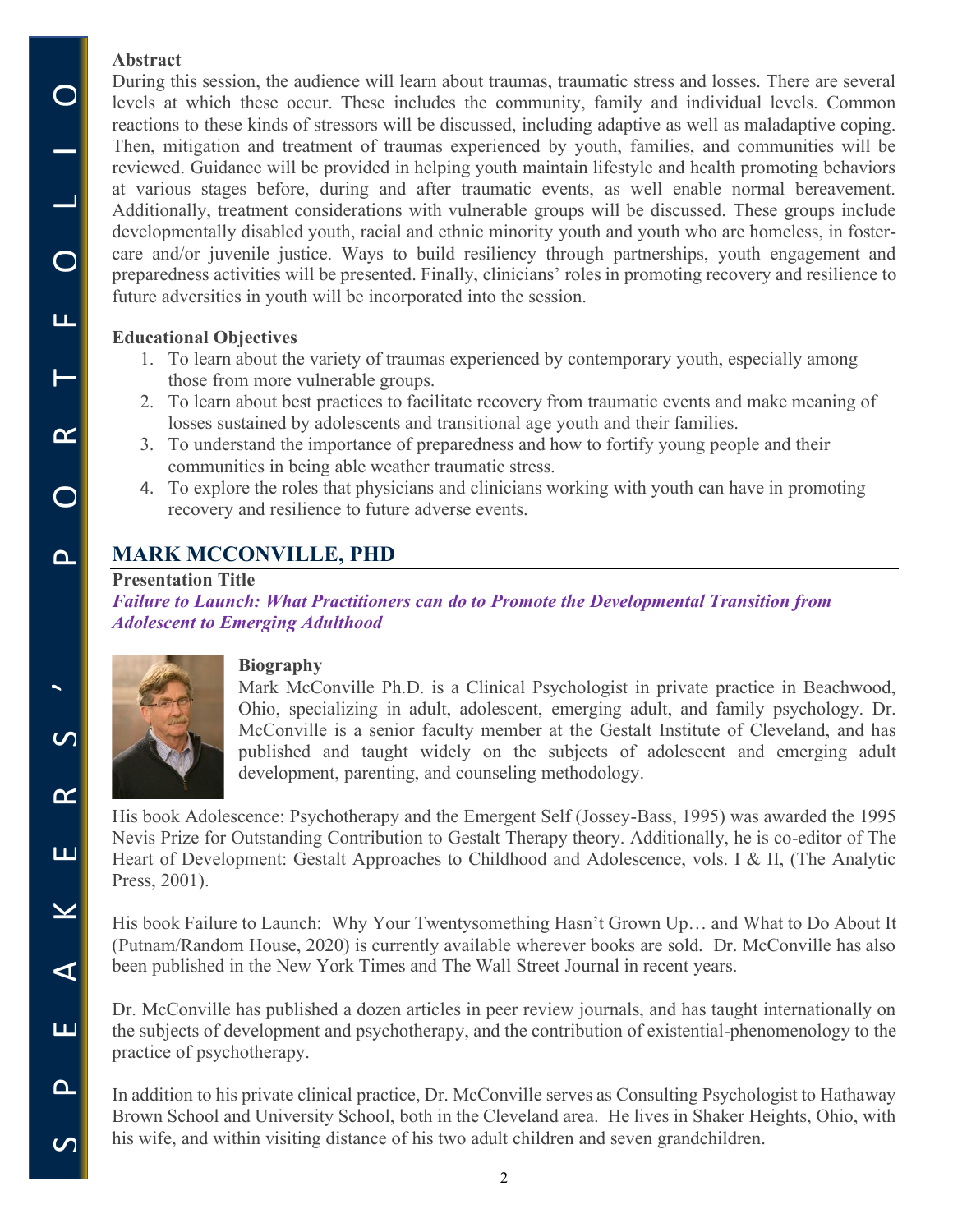#### **Abstract**

Will address the challenges of working with emerging adults who present as "22 going on 16." How do we most effectively engage these clients? How do we distinguish between the failure-to-launch syndrome (which is mostly a matter of immaturity generated symptomatology) and genuine clinical pathology? And, how do we enlist parents as co-therapists?

#### **Educational Objectives**

- 1. To know when and how to involve parents in treatment or post-adolescent
- 2. To identify the specific development tasks of transitioning
- 3. To identify intervention objective for coaching parents

## **JESSICA PIERCE, MD, MSC**

#### **Presentation Title**

*Eating Disorders in Adolescents: Providing Effective Psychoeducation and Concrete "How-Tos" for Caregivers*



Jessica M. Pierce, MD, MSc, is a graduate of the Johns Hopkins University (BA in writing seminars), the University of Colorado School of Medicine (MD), and University College London (MSc in the field of Medical Anthropology). She completed an internship in general pediatrics at The Floating Hospital for Children at Tufts Medical Center in Boston before changing specialties. Dr. Pierce then pursued a residency in general psychiatry at the University of Washington in Seattle and a fellowship in child/adolescent psychiatry at Children's National Medical Center in Washington, DC.

She is board-certified in general psychiatry and in child and adolescent psychiatry. After completing her training, Dr. Pierce served as an outpatient faculty child psychiatrist at Lurie Children's Hospital in Chicago, where she was also highly involved in medical education in the Northwestern Feinberg School of Medicine. Subsequently, Dr. Pierce worked as an inpatient child psychiatrist at Hampstead Hospital, a freestanding private psychiatric facility in a rural area of New Hampshire. She has been clinical faculty at the University of Michigan since 2018, serving as a core attending physician on the Pediatric Psychiatry Consultation-Liaison Service at C.S. Mott Children's Hospital.

#### **Abstract**

Eating disorders are important contributors to morbidity and mortality in young people, with most cases first presenting during adolescence. During the first year of the COVID-19 pandemic, the number of children and adolescents requiring medical hospital admission for the treatment of severe malnutrition in the context of an eating disorder more than doubled<sup>1</sup>. Increasingly, providers without specific expertise in eating disorders are assessing for, diagnosing, and managing eating disorders in youth. The aim of this talk is to improve the attendee's confidence level in screening for and treating eating disorders in adolescents and in providing psychoeducation to patients and families about these conditions. The talk will present psychological conceptualizations of eating disorders and relay specific means of communicating these formulations to caregivers. Current patient-facing educational materials being used at the speaker's home institution will be shared, including helpful scripts for what caregivers can say and do to help their child during mealtimes and other stressful periods of the recovery process.

<sup>1</sup>Otto, A. K., Jary, J. M., Sturza, J., Miller, C. A., Prohaska, N., Bravender, T., & Van Huysse, J. (2021). Medical Admissions Among Adolescents With Eating Disorders During the COVID-19 Pandemic. Pediatrics, 148(4), e2021052201.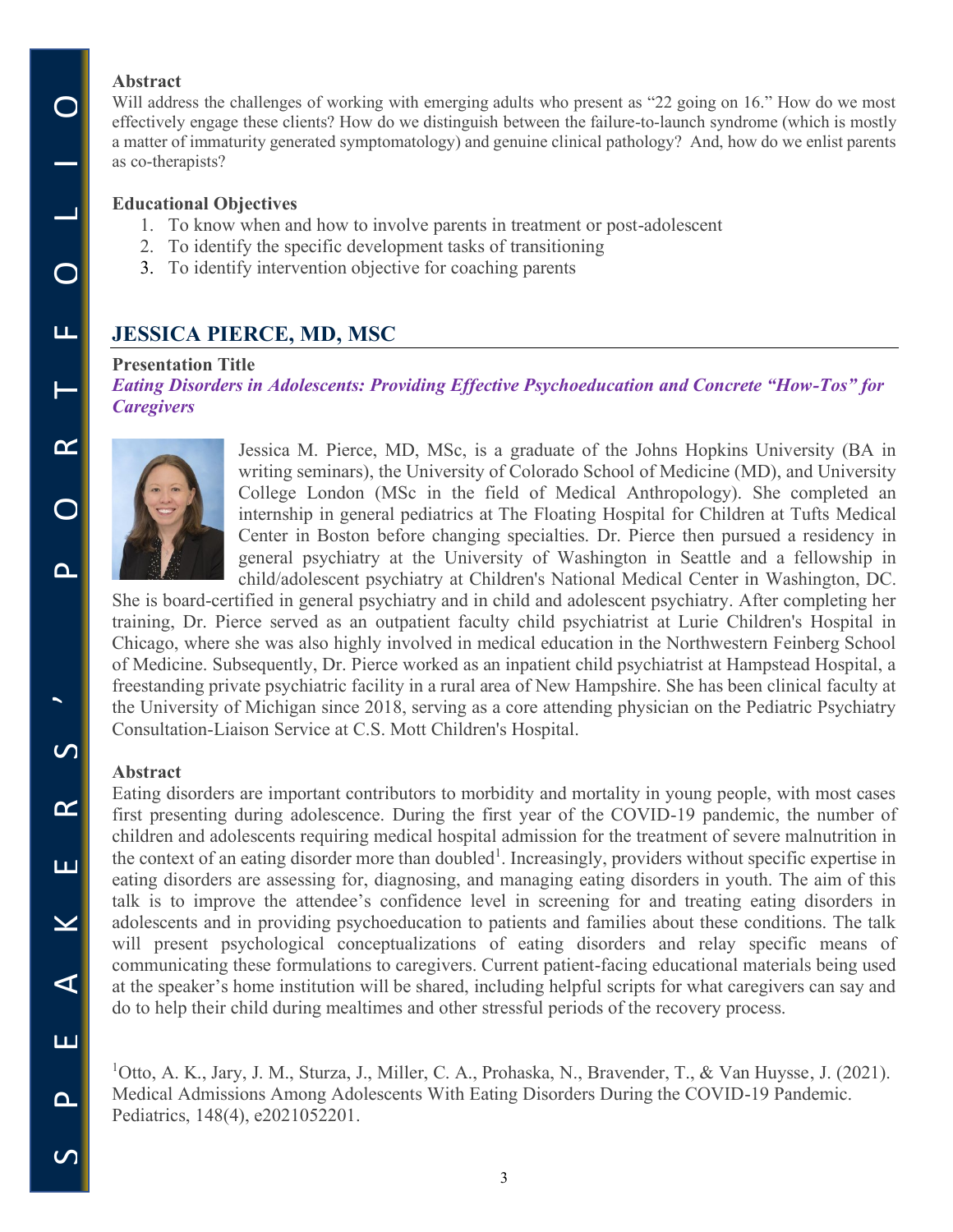#### **Educational Objectives**

- 1. Understand how to assess for and diagnose eating disorders in adolescents
- 2. Explain the conceptual model of externalizing the eating disorder, recognizing both the benefits and the caveats to this approach
- 3. Articulate effective means of conveying the psychological frameworks around eating disorders to patients and families using metaphor and imagery
- 4. Impart helpful suggestions to parents and caregivers regarding what to say and do to help their child in the treatment and recovery process

## **NICHOLAS ALLEN, PHD**

#### **Presentation Title**

*Using Mobile Sensing to Assess Mental Health and Functioning in Adolescents: The Case of Suicide Prediction and Prevention*



#### **Biography**

Nick Allen, PhD is the Ann Swindells Professor of Clinical Psychology at the University of Oregon, where he Director of Clinical Training. He is a leading researcher in the area of adolescent mental health, known especially for his work on adolescent onset depression. His work aims to understand the interactions between multiple risk factors for adolescent emergent mental health disorders, including stress, family processes, brain development, autonomic physiology, genetic risk, immunology, and sleep. More

recently, his work has focused on translating risk factors identified in his prospective longitudinal studies into innovative preventative approaches to adolescent mental health. For example, he has completed randomized controlled trials of a sleep improvement interventions that aims to prevent the onset of mental disorders during adolescence. He is the Director of the Center for Digital Mental Health, where his work focusses on the use of mobile and wearable technology to monitor risk for poor mental health, and his group has developed software tools that combine active and passive sensing methods to provide intensive longitudinal assessment of behavior with minimal participant burden. The ultimate aim of developing these technologies is to facilitate the development of a new generation of "just-in-time" behavioral interventions for early intervention and prevention of adolescent health problems.

### **Abstract**

Despite the fact that assessing client progress is fundamental to evidence-based treatment, many clinicians only use unstructured clinical assessment methods to assess progress. Mobile and wearable computing now allows new assessment methods that are ecological, continuous, and objective. For example, studies have shown that symptoms often vary markedly within individuals across time, and understanding this pattern of variation is critical to assessment of client status and treatment planning. Also, most current methods of assessment used in mental health treatment rely primarily in self report methods, and research has found that objective and self-report methods often show low correlation, suggesting the self-report data can only provide part of the clinical picture. Self-report methods are also burdensome for clients to complete (especially if they are required to do so regularly), so objective measures that can be captured without participant burden (e.g., by monitoring sensors that detect the client's naturalistic patterns of use of the personal smart phones) may be a particularly compelling approach. In sum, an effective technologyassisted approach to routine clinical assessment that increases client compliance and provides dynamic assessment of both subjective and objective indices of mental health should improve both clinical processes and client outcomes. Moreover, such methods can be used to design just-in time interventions. In this presentation I will describe the potential and pitfalls associated with these mobile and ubiquitous assessment methods, including issues of reliability, validity and ethical concerns, using the detection of suicide risk as a salient use case to demonstrate these issues.

 $\blacktriangleright$ 

 $\overline{\mathcal{C}}$ 

 $\alpha$ 

ш

 $\geq$ 

 $\blacktriangleleft$ 

ш

 $\mathbf{a}$